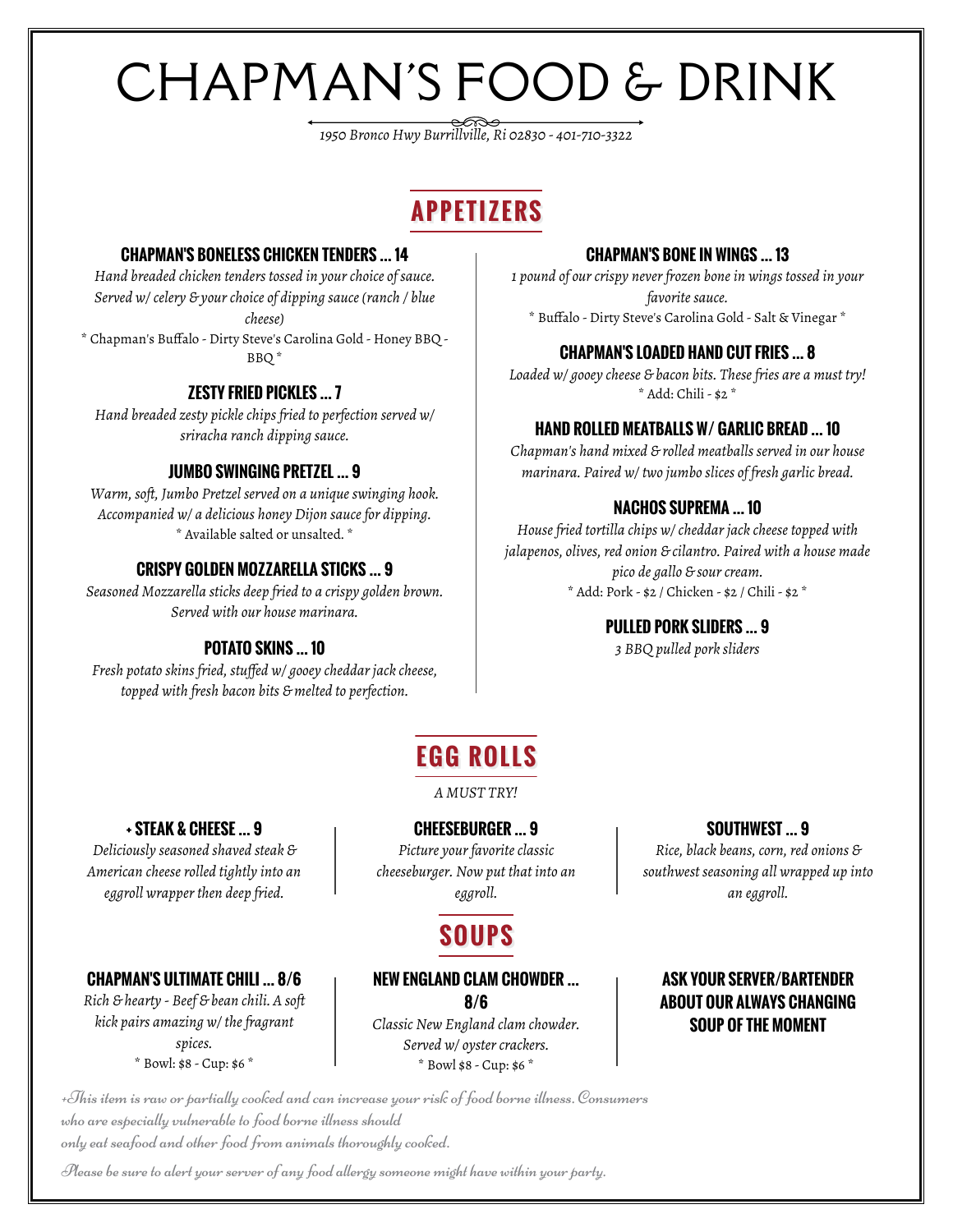## **SALADS**

#### **"BIG CHAP" SALAD … 14**

*Iceberg lettuce, sweet onions, sesame seeds & a chopped dill pickle topped w/ our secret "Big Chap" sauce.*

#### **TACO SALAD … 14**

*Iceberg lettuce, cheddar cheese, olives, red onion, tomato & jalapeno. All topped w/ Catalina dressing & crushed tortilla chips.*

#### **CAPRESE SALAD … 11**

*Fresh mozzarella, tomatoes slices & layered w/ a pinch of sea salt & basil. To finish it off, olive oil & balsamic reduction drizzled on top.*

#### **ICEBERG WEDGE … 11**

*¼ head of iceberg lettuce topped w/ blue cheese crumbles, bacon bits, & blue cheese dressing.*

#### **CAESAR SALAD … 11**

*Crisp Romaine lettuce tossed w/ delicious Caesar dressing, parmesan cheese & croutons.* \* Add: Chicken - \$4 / Shrimp - \$5 / Steak - \$6 \*

#### **+ GARDEN SALAD … 11**

*Spring mix, tomato, cucumber, red onion, bacon bits & egg. Served w/ Italian dressing.* \* Add: Chicken - \$4 / Steak \$6 \*

#### **HONEY DIJON CHICKEN SALAD … 14**

*Spinach, cherry tomatoes, cucumbers, red onions, cheddar jack cheese topped w/ 4 crispy fried chicken tenders. Served w/ creamy honey Dijon dressing.*



*All served w/ Chapman's hand cut fries.*

#### **SMOTHERED BBQ PULLED PORK … 14**

*Tender smokey pulled pork topped w/ crispy fried onions on Ciabatta. Served w/ our own slaw.*

#### **CLASSIC BLT … 12**

*Hearty white bread toasted w/ mayo, lettuce, tomato & loaded w/ bacon.*

#### **PILGRIM SANDWICH … 13**

*Roasted turkey with cranberry mayo and warm stuffing. Served on a submarine roll w/ a side of gravy.*

#### **HONEY BBQ CHICKEN MELT … 14**

*Crispy fried chicken tenders tossed in honey BBQ sauce with cheddar jack cheese. All pressed between 2 slices of hearty white bread.*

#### **GRILLED EGGPLANT CIABATTA … 14**

*Charbroiled eggplant along w/ red and yellow bell peppers, topped w/ fresh mozzarella cheese. Layered over a bed of crisp spinach, tomato & red onion. Served on a grilled Ciabatta roll topped with a balsamic drizzle*

#### **TRIPLE DECKER TURKEY CLUB … 13**

*Roasted turkey, lettuce, tomato, bacon & mayo. All put together between 3 hearty slices of white bread.*

#### **SMOKEY TUNA MELT … 12**

*Wheat bread pressed w/ Swiss cheese, red onions & smokey tuna salad.*

#### **"THE CUBANO" … 14**

*Smokey pulled pork, ham slices, pickles, Swiss cheese & mustard. All pressed onto a submarine roll.*

#### **+ STEAK & CHEESE SANDWICH … 13**

*Tender seasoned shaved steak w/ melted American cheese all on a submarine roll.* \* Add: Mushrooms, onions & peppers - \$2 \*

#### **VEGGIE WRAP … 12**

*Grilled veggie patty w/ lettuce, tomatoes, onion & roasted red pepper sauce. All wrapped into a flour tortilla.*

+This item is raw or partially cooked and can increase your risk of food borne illness. Consumers who are especially vulnerable to food borne illness should only eat seafood and other food from animals thoroughly cooked.

Please be sure to alert your server of any food allergy someone might have within your party.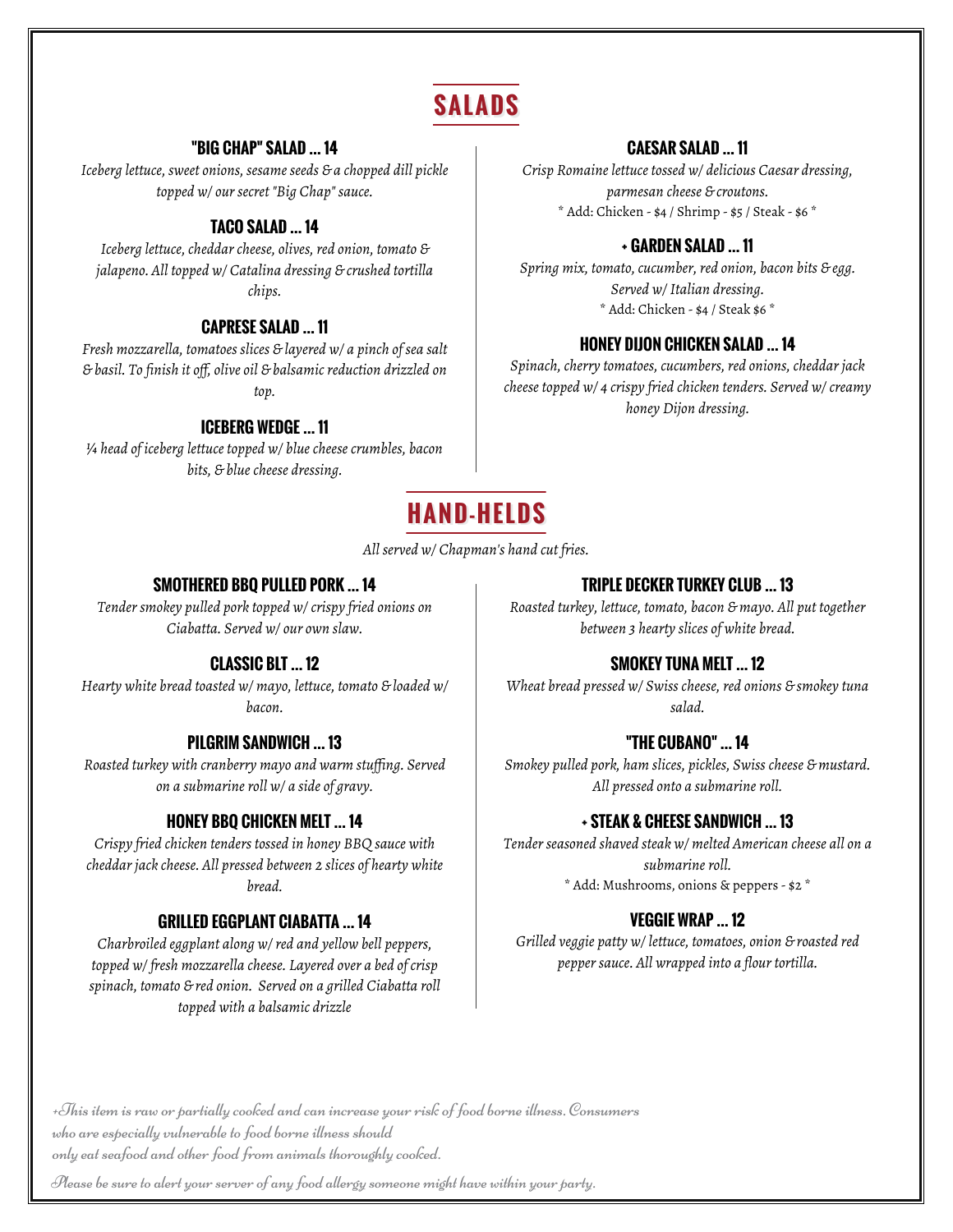## **CHAPMAN'S SIGNATURE BURGERS**

*All served w/ Chapmans hand cut fries & pickles. Gluten free bun available.*

#### **+ THE "BIG CHAP" BURGER … 13**

*Hand formed patty w/ lettuce, thin red onion, American cheese & our secret "Big Chap" sauce on a toasted sesame brioche bun.*

### **+ VOLCANO BURGER … 13**

*Hand formed patty w/ pepper jack cheese, lettuce, tomato, onion, bacon & crispy fried jalapenos. Finished w/ buffalo sauce drizzled on top.*

#### **+ BREAKFAST BURGER … 13**

*Hand formed patty w/ American cheese, bacon & a sunny side up egg. Served on a brioche bun.*

#### **+ CAPRESE BURGER … 13**

*Hand formed patty w/ fresh mozzarella & fresh basil. Finished w/ balsamic reduction on top & served on Ciabatta.*

#### **+ CHAPMAN'S CLASSIC … 12**

*Hand formed patty w/ lettuce, tomato, onion & bacon. Served w/ side of burger sauce.*

#### **+ BBQ BACON BURGER … 13**

*Hand formed patty w/ cheddar jack cheese topped w/ bacon & crispy fried onions. Served on brioche & finished w/ BBQ sauce on top.*

#### **VEGGIE BURGER … 12**

*Veggie patty, lettuce, tomato, onions & roasted red pepper sauce. Served on a Ciabatta roll.*

## **PERFECT PASTAS**

*All served w/ garlic bread. Gluten free pasta available.*

### **RIGATONI & MEATBALLS … 16**

*Delicious & moist homemade meatballs tossed w/ rigatoni in our house marinara. Topped w/ parmesan cheese.*

### **CHICKEN PARMESAN … 17**

*Fried chicken breast topped w/ marinara & fresh mozzarella baked to perfection. Paired w/ rigatoni noodles.*

### **SHRIMP SCAMPI … 18**

*Tender pan seared shrimp in a delicate white wine butter sauce w/ hints of lemons. Topped w/ parmesan & paired w/ linguine pasta.*

#### **CHICKEN & BROCCOLI ALFREDO … 17**

*Pan seared chicken & rigatoni tossed in a creamy alfredo sauce w/ broccoli. Topped w/ parmesan cheese.*

### **HOMEMADE MAC & CHEESE … 16**

*Fresh homemade mac & cheese baked to perfection w/ an Italian bread crumb topping. Paired w/ elbow macaroni.* \* Add: Bacon - \$3 / Pulled Pork - \$4 / Chicken - \$4 / Shrimp - \$5 \*

### **RIGATONI IN PINK … 17**

*A homemade vodka sauce made w/ our house marinara & top shelf vodka. Crushed red pepper flakes give this dish just the right amount of heat.* \* Add: Chicken - \$4 / Shrimp - \$5 \*

+This item is raw or partially cooked and can increase your risk of food borne illness. Consumers who are especially vulnerable to food borne illness should only eat seafood and other food from animals thoroughly cooked.

Please be sure to alert your server of any food allergy someone might have within your party.